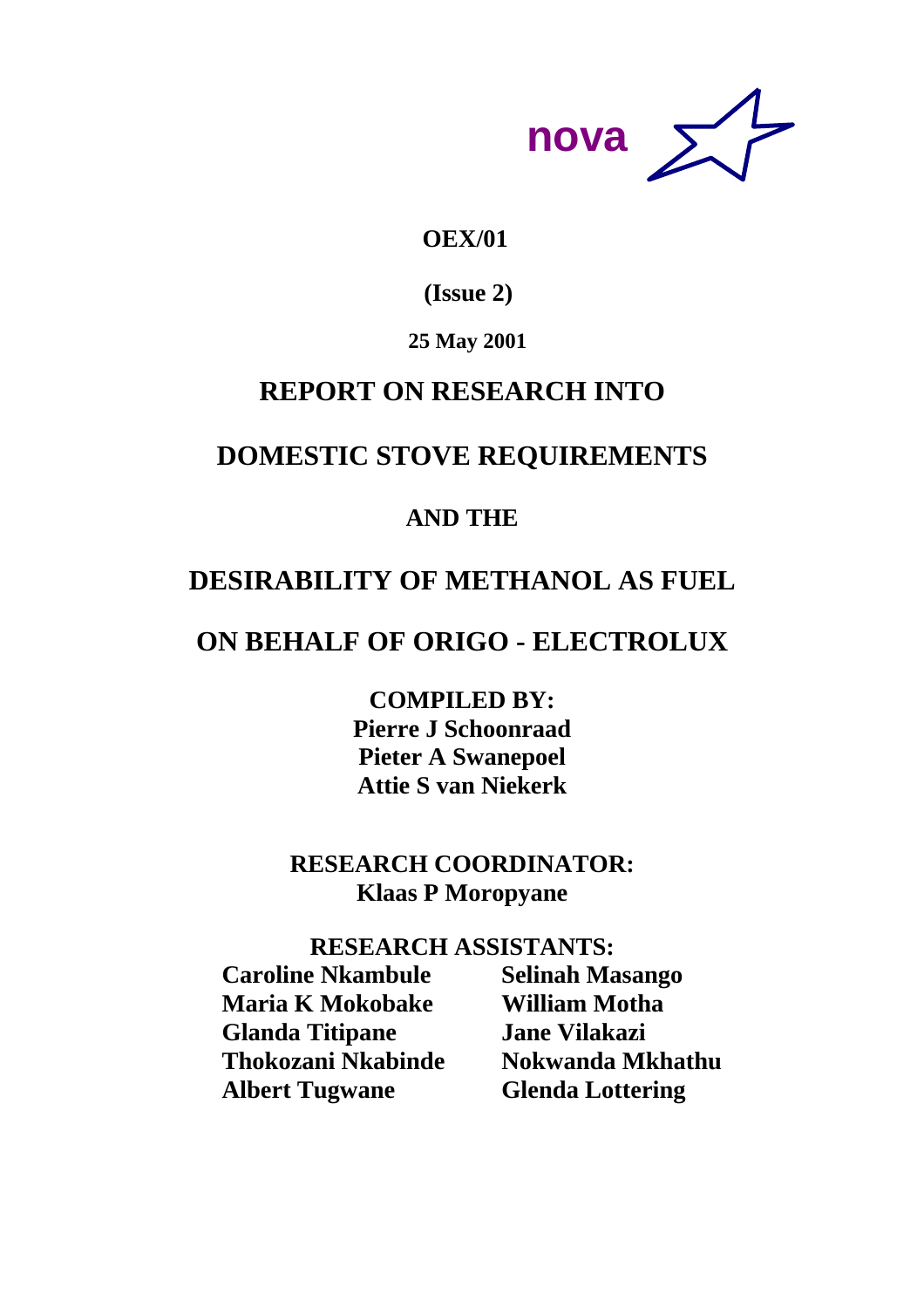

# The NOVA Study Team

**Research Coordinator:** Klaas P Moropyane

**Research Assistants:** Caroline Nkambule, Selinah Masango, Maria K. Mokobake, William Motha, Glanda Titipane, Jane Vilakazi, Thokozani Nkabinde, Nokwanda Mkhathu, Albert Tugwane and Glenda Lottering

With Sten Danielsson, SD Consulting, and Anders Magnusson, Electrolux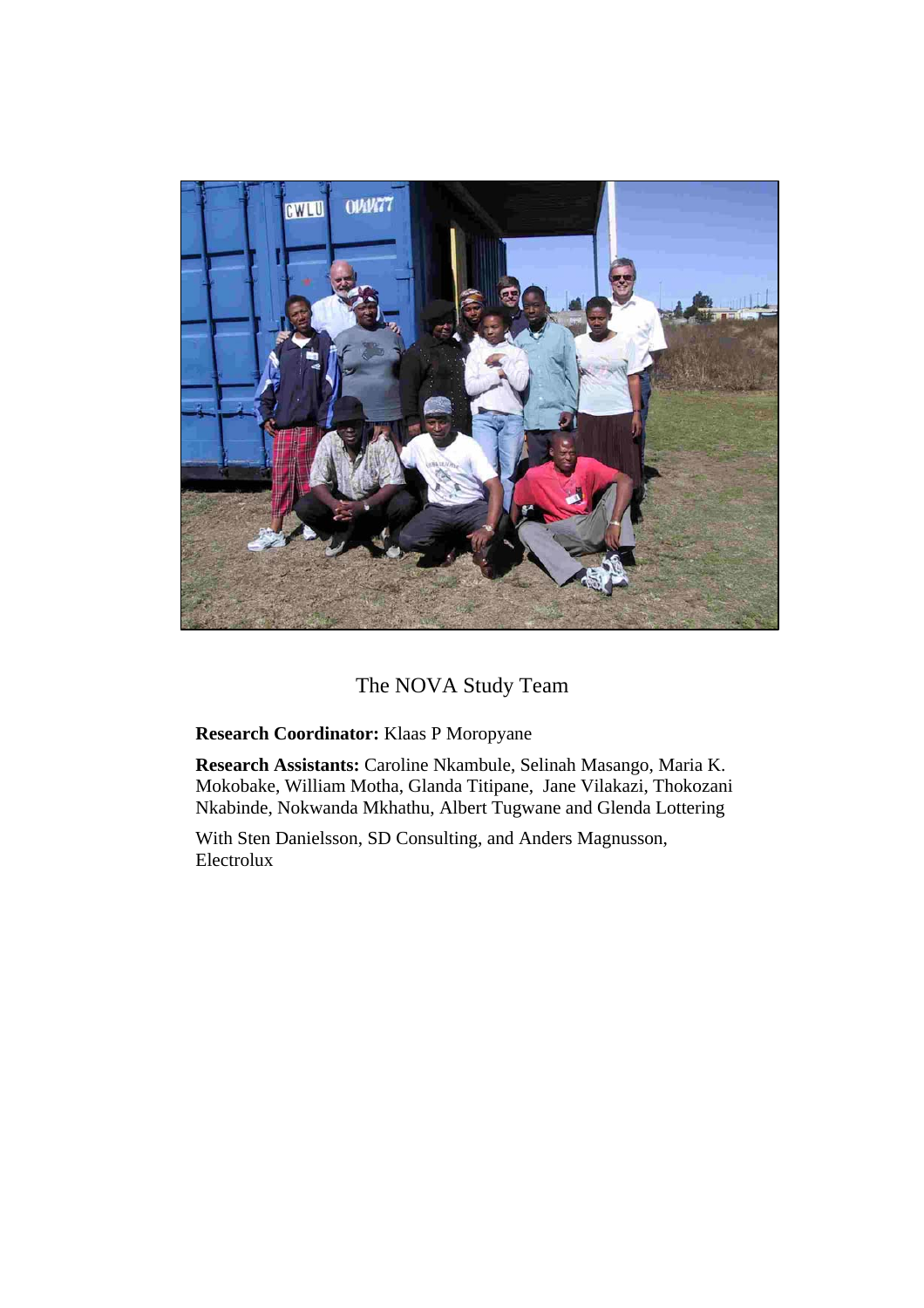# CONTENTS PAGE ABBREVIATIONS AND DEFINITIONS 4 **1. INTRODUCTION 5** 2. **SCOPE OF WORK** 5 **3.** BACKGROUND 5<br>3.1 The Origo Stove 5 3.1 The *Origo Stove* 3.2 The Fuel 5 3.3 Community 6 3.4 The Sizanani Energy Centre 6 3.5 Nova Researchers 7 **4. METHODOLOGY 7** 4.1 Selection of Households 7<br>4.2 Training of Research Assistants 8 Training of Research Assistants 8 4.3 Safety training of respondents 8 4.4 Gathering of data 8 4.4.1 Observations and interviews 8 4.4.2 Group Discussions 8 4.4.3 Pre-defined questions 8 **5. RESULTS 9** 5.1 General 9 5.1.1 Paraffin (kerosene) and paraffin stoves as competitor 9 5.1.2 Other Users 11 5.2 End user reaction to the *Origo 3000 stove* 11 5.2.1 Physical 11 5.2.2 Functional characteristics 12 5.3 Modification proposals 14 5.4 End user perceptions of methanol fuel 14 5.4.1 Perceptions 14 5.4.2 Containers 15 5.4.3 Storage 15 5.4.4 Colouring 15 5.4.5 Denaturants 15 5.4.6 Concerns 15 5.4.7 Safety markings 15 **6. CONCLUSIONS 16 7. RECOMMENDATIONS 17 8. BIBLIOGRAPHY 17** Appendix A: ELECTROLUX pilot project results 18 Appendix B: Material safety data sheet 19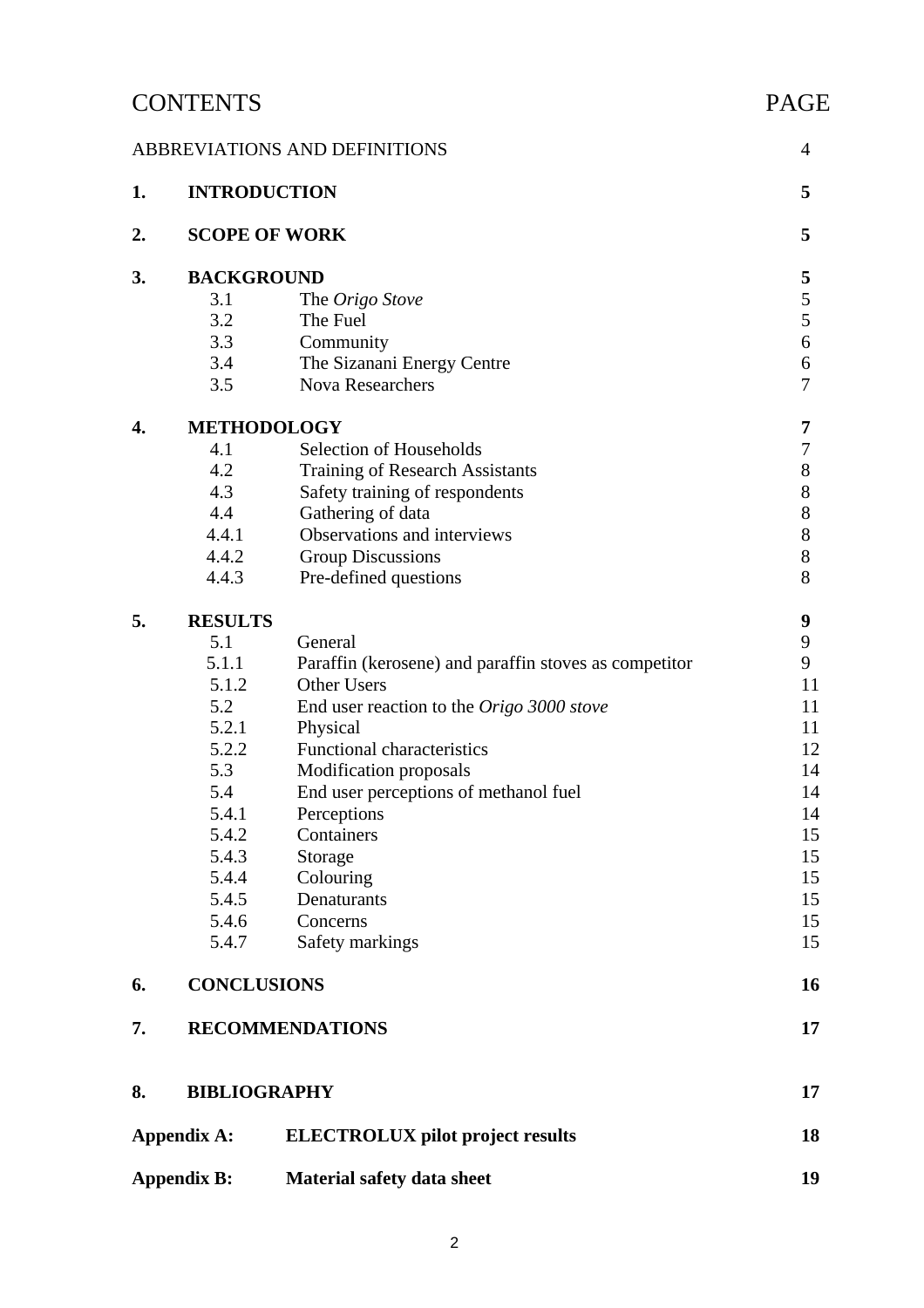# **ABBREVIATIONS AND DEFINITIONS**

LSM : Living Standard Measures

| <b>MAQ</b>  | The eMbalenhle Air Quality (MAQ) Project started in 1997,<br>when SASOL Synthetic Fuels (SSF) commissioned NOVA<br>Institute to prepare a strategy to improve air quality in<br>eMbalenhle, with the aim of improving the health of residents.                                                                                                                                                                                                |
|-------------|-----------------------------------------------------------------------------------------------------------------------------------------------------------------------------------------------------------------------------------------------------------------------------------------------------------------------------------------------------------------------------------------------------------------------------------------------|
|             | The project is now in Phase III. The goal of this phase is to<br>evaluate, refine and validate possible solutions, until a given<br>solution proves to be effective in reducing air pollution, as well<br>as being sustainable, affordable and desirable to the target<br>community.                                                                                                                                                          |
|             | Phase III is executed by way of an <b>information</b> exchange<br>centre that provides the opportunity for intensive person-to-<br>person communication within a section of the community.<br>The objective is that residents of such a section should accept a<br>given solution, and start to use and propagate it, so that it could<br>spread from there to neighbouring communities.                                                      |
| <b>NOVA</b> | NOVA Institute is an independent non-profit organisation<br>with a fund raising number. NOVA's aim is to combat poverty<br>by bridging the <b>gap or conflict</b> between the <b>intentions</b> of those<br>who provide services or products to communities in need, and<br>the perceptions and responses of the communities themselves,<br>in order to improve the effectiveness of such services,<br>especially to the poorest of the poor. |
| <b>RDP</b>  | The<br>Government's Reconstruction<br>and Development<br>RDP Houses are subsidised with R17 000,<br>Programme.<br>including the infrastructural costs.                                                                                                                                                                                                                                                                                        |
| SABS        | South African Bureau of Standards                                                                                                                                                                                                                                                                                                                                                                                                             |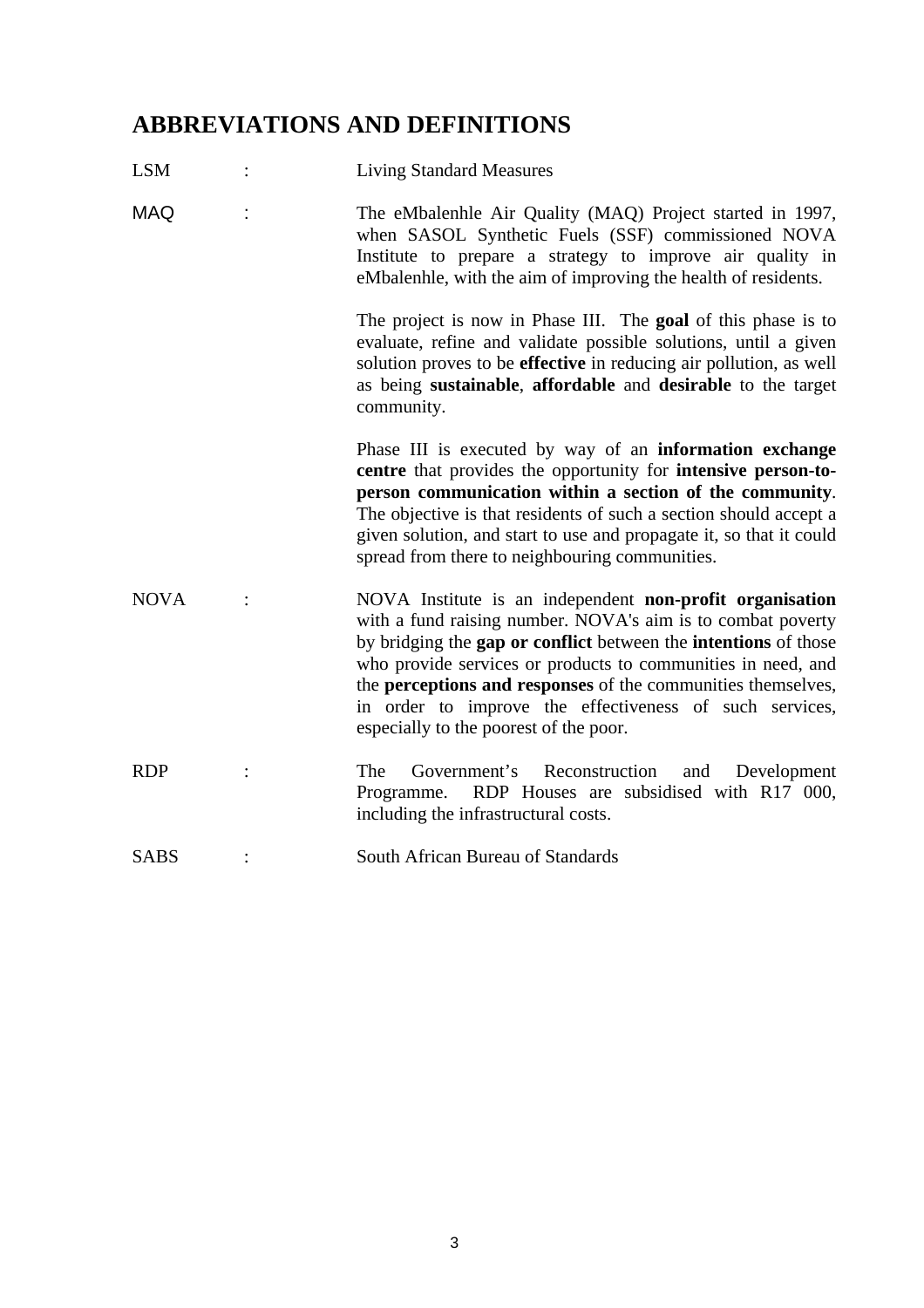# **1. INTRODUCTION**

This report presents the result of the investigation as outlined in the proposal submitted by NOVA to SD TRADING-CONSULTING on 2000/11/08, which in turn is based upon the ELECTROLUX pilot project results.

The work is aimed at:

- a. establishing the specifications for a stove that will be specially manufactured for domestic use by low income households in SA, and
- b. determining whether methanol can become a fuel of preference for domestic cooking.

## **2. SCOPE OF WORK**

The contents of work under the agreement entailed the following:

- a. Confirm the requirements of SD Trading-Consulting;
- b. Obtain understanding and acceptance for this research from the community leaders;
- c. Plan the research;
- d. Identify / select and obtain support from ten households;
- e. Familiarise research assistants with the operation of the *Origo 3000 stove*;
- f. Train households in the use of the *Origo 3000 stove*;
- g. Visit households regularly (not less than three times per week) to observe the use of the stoves;
- h. Conduct interviews with the households;
- i. Conduct a focus group discussion, and
- j. Interpret the results and present a report to SD Trading-Consulting*.*

## **3. BACKGROUND**

#### **3.1 The** *Origo Stove*

Ten *Origo 3000 alcohol stoves* were provided by SD Trading-Consulting. The stove is specifically developed for use in boats. It is a double plate stove without an oven. It was agreed upon with SD Trading-Consulting that, since **methanol** will be used as fuel, all references to "alcohol" on the stove, packaging and documentation will be removed.

## **3.2 The Fuel**

Sasol Solvents supplied methanol in 5litre semitransparent containers. *Bittrex* was added as denaturant at a concentration of 0.01g per litre. (30ppm requested by ORIGO-ELECTROLUX). (Fuel characteristics are presented in the Material Safety Date Sheets characterised in appendix B)

The first batch of 30 containers had written safety instructions on one side (see figure 1). The second batch had an additional safety sticker on each container (see figure 2).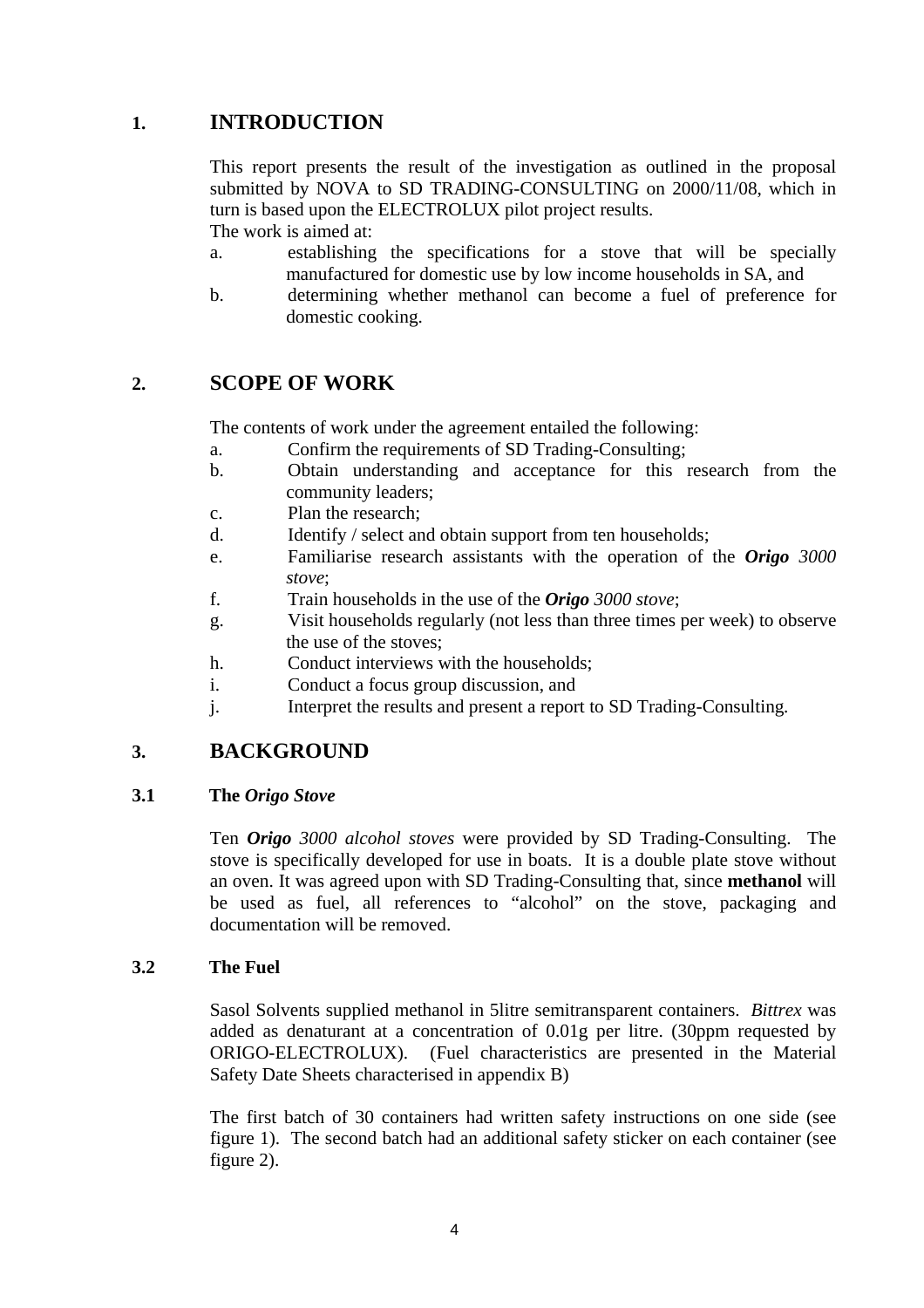

Figure 2: Warning sign: Second batch

#### **3.3 Community**

eMbalenhle (place of the beautiful flower) is a typical South African township situated 140km south east of Johannesburg. It was established in 1978 as dormitory residential area for (black) workers at the Sasol petrochemical plants and mines. It has approx. 300 000 residents. Sasol is still the major employer in the region. Unemployment is estimated at approximately 50%.

NOVA conducted the assessment in two sections of eMbalenhle, namely Ext. 21, Block A (Samaria Park) and Extension 14, Block C.

Samaria Park is an informal settlement with limited services (a water tap on every third stand, bucket toilets, and refuse removal once per week). It consists of 500 households. Samaria Park is in the process of town proclamation and electrification. All residents stay in informal houses.

Ext. 14, Block C consists of 440 official stands. There are also a large number of tenants and some illegal stands. Ext. 14 is a so-called "sites-and-services" development with a sewerage system, water and an electricity connection per stand. However, some 22% of the households do not use electricity. During 2000, 22% of the structures were formal houses (RDP, self built or prefabricated) with or without informal structures added, and 78% informal structures.

## **3.4 The Sizanani Energy Centre**

NOVA established the Sizanani Energy Centre in Samaria Park. The research was conducted from the centre. The centre has a full time coordinator.

A team of ten research assistants, residing in Samaria Park and Ext. 14, worked from the centre and conducted the interviews with households. These researchers have a minimum qualification of Grade 12 and were trained by NOVA in qualitative and quantitative research methods. They have been working with the centre from 1999.

#### **3.5 NOVA Researchers**

 The training of research assistants, selection of households and the evaluation and interpretation of data were done by Pierre Schoonraad and Klaas Moropyane.

Pierre Schoonraad has been conducting research with NOVA for the past five years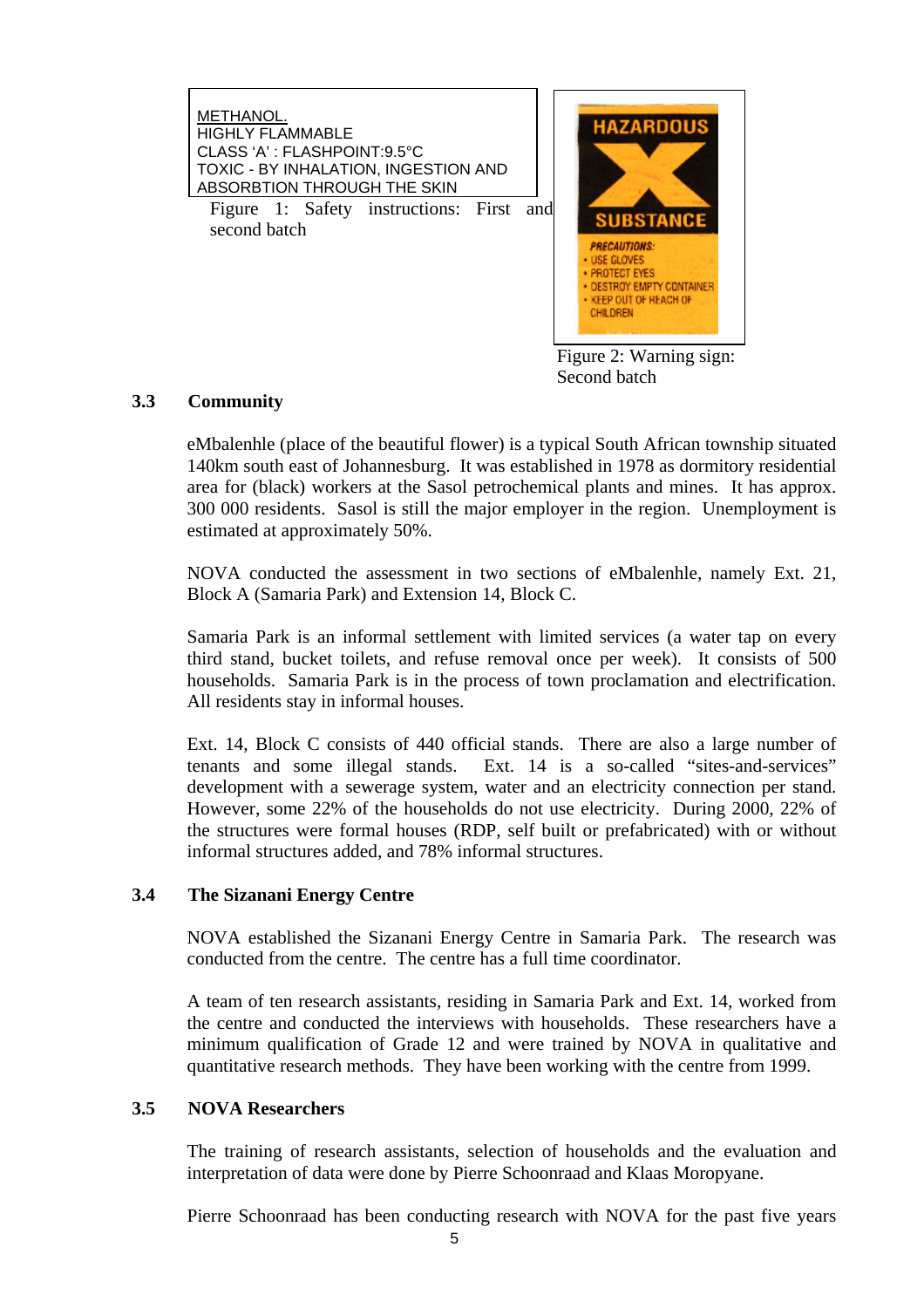and is also a part-time lecturer in Research Methodology at the Highveld Ridge Satellite Campus of the Vaal Triangle Technikon. He is working on a doctoral thesis on the role of the church in informal settlements.

Klaas Moropyane is a resident of eMbalenhle and was trained through NOVA in 1998 in qualitative research methods. He is the Sizanani Centre co-ordinator since 1999. Since his appointment at the centre he has co-ordinated all field work done from the centre and gained extensive experience in qualitative and quantitative research methods.

## **4. METHODOLOGY**

The following methodology was followed:

## **4.1 Selection of Households**

Specific selection criteria were applied:

- a. Willingness to participate and be interviewed;
- b. Being prepared to use the *Origo 3000 stove* for the full study period;
- c. Energy pattern:
	- All households: current average paraffin consumption of 20 or more litres per month (used for a paraffin stove).
	- Group 1 (four households): Use one or more paraffin stove(s) for cooking.
	- Group 2 (three households): Use one or more paraffin stove(s) **and** a coal stove for cooking.
	- Group 3 (three households): Use one or more paraffin stove(s) for cooking **and** an electric two plate stove for cooking, and
- d. Availability during the study period.

By selecting a sample of households that are typical of the target population, it is assumed that the results are fairly representative.

## **4.2 Training of Research Assistants**

Mr Sten Åke-Danielsson demonstrated the stove and emphasised the operating instructions and safety precautions of the stove to the research assistants.

The research assistants were retrained on the basic principles of qualitative research and confidentiality.

The research assistants used the *Origo 3000 stove* for one week before it was taken to the households. This gave them the opportunity to familiarise themselves with the functioning of the stove.

## **4.3 Safety training of respondents**

The members responsible for cooking from all participating families were called to the Sizanani centre where the operation of the stove was demonstrated to them.

The safety precautions for the stove **and** fuel were demonstrated to each family. Each family received the modified safety instructions provided by ORIGO–ELECTROLUX and signed that they understand and have received the instructions.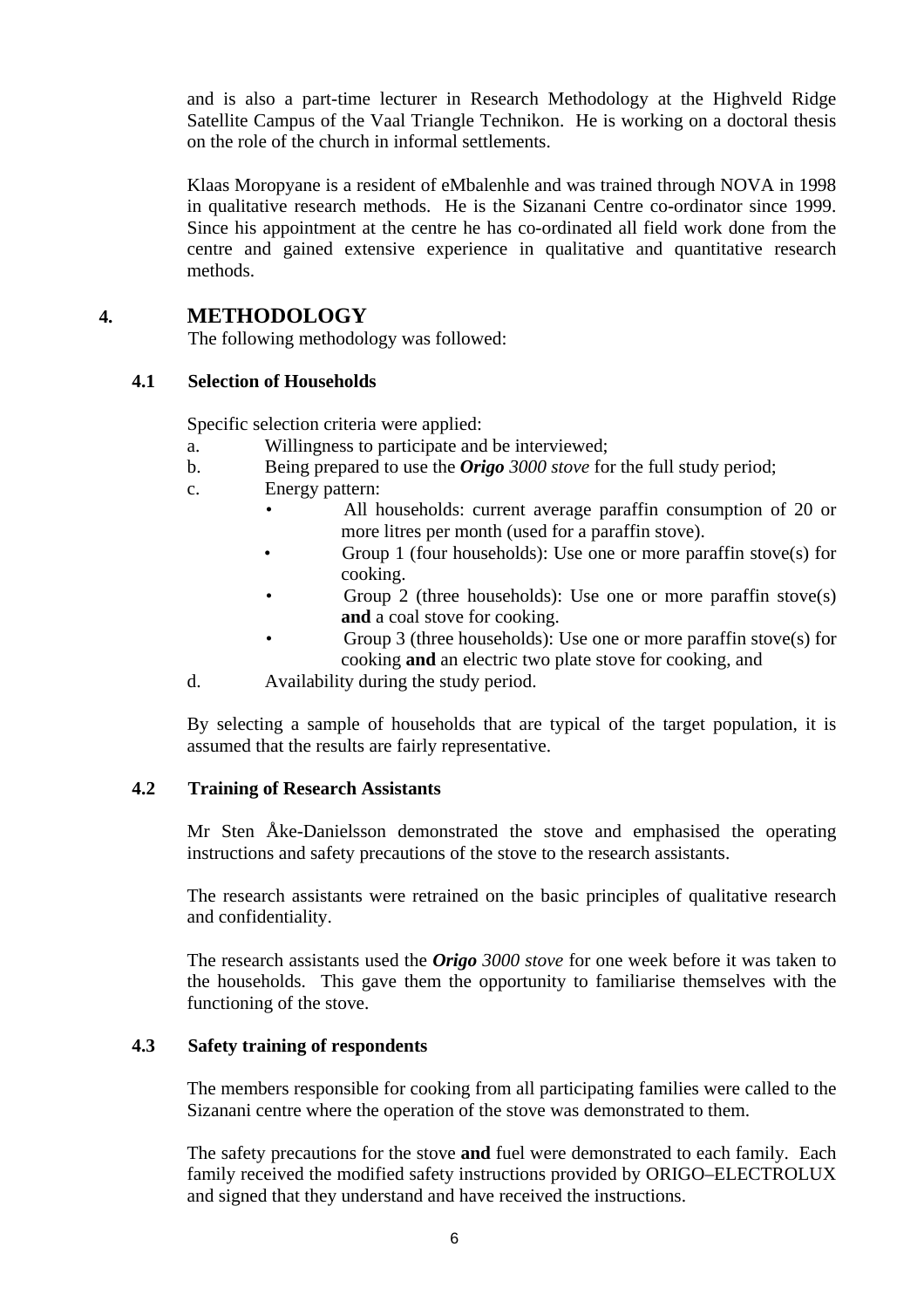During the first visit to the families the research assistants observed and verified that the families understand and apply the safety instructions.

## **4.4 Gathering of data**

The perceptions and reactions of the participating households were qualitatively assessed through personal interviews and three group discussions.

## *4.4.1 Observations and interviews*

Five research teams consisting of two members each visited the houses three times per week to observe stove use. Seven interviews were conducted with each household over the study period. The interviews started with general (non-threatening) questions and gradually focussed on more sensitive issues, such as the price of the stove.

Each research team conducted interviews with two households.

After each round of interviews, the assistant researchers met with the NOVA researcher*s* to discuss the findings and to plan the next interview.

## *4.4.2 Group Discussions*

Training in the safe usage of the stoves was provided before households used the stoves. A short discussion was held on families' first impressions of the stove. This provided information on reactions that could be anticipated when marketing the product.

After completion of the interviews, two group discussions were conducted with representatives from each household. To facilitate maximum participation, respondents were split into two groups. The group discussions were conducted in isiZulu and led by a NOVA researcher.

## *4.4.3 Pre-defined questions*

Before the fieldwork started, SD Trading-Consulting formulated eleven questions that needed to be answered through the interviews (see appendix A). However, the NOVA researcher and research assistants conducted "blind interviews", i.e. the research assistants did not know the questions asked by SD Trading Consulting until before the last interview. They conducted non-directive interviews that allow the respondent to determine the issues that are important to him or herself. Questions from SD Trading-Consulting that had not been answered at that stage were then posed in the final interview and during the group discussions. This approach was followed to ensure spontaneous reaction as far as possible uninfluenced by outside concerns from the households and that **their** priorities and perceptions were addressed first.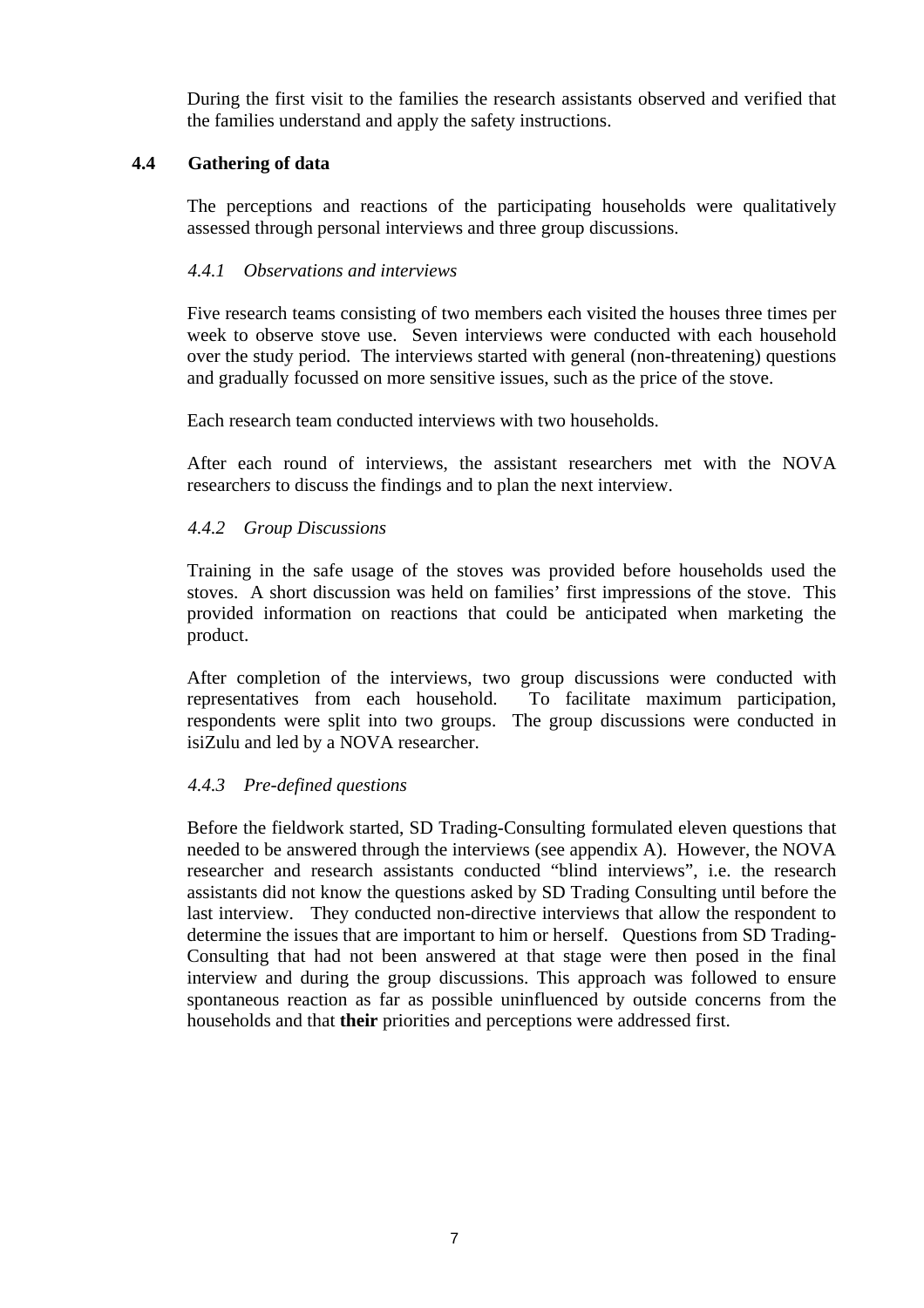# **5. RESULTS**

The following results were obtained:

## **5.1 General**

The *Origo 3000 stove,* with methanol as fuel, enters a community with a specific established energy consumption pattern. To enter the market successfully the product should be desirable, and fit into the household consumption patterns. The figure below presents the position of the *Origo stove* in relation to other products in the market.



Figure 3: The Origo 3000 in relation to other products

## *5.1.1 Paraffin (kerosene) and paraffin stoves as competitor*

Paraffin is, together with coal, the major cooking fuel consumed in the South African townships. According to the Department of Minerals and Energy, in 1999, more than one million kilolitres illuminating paraffin were consumed in South Africa. Figure 4 presents the consumption per province.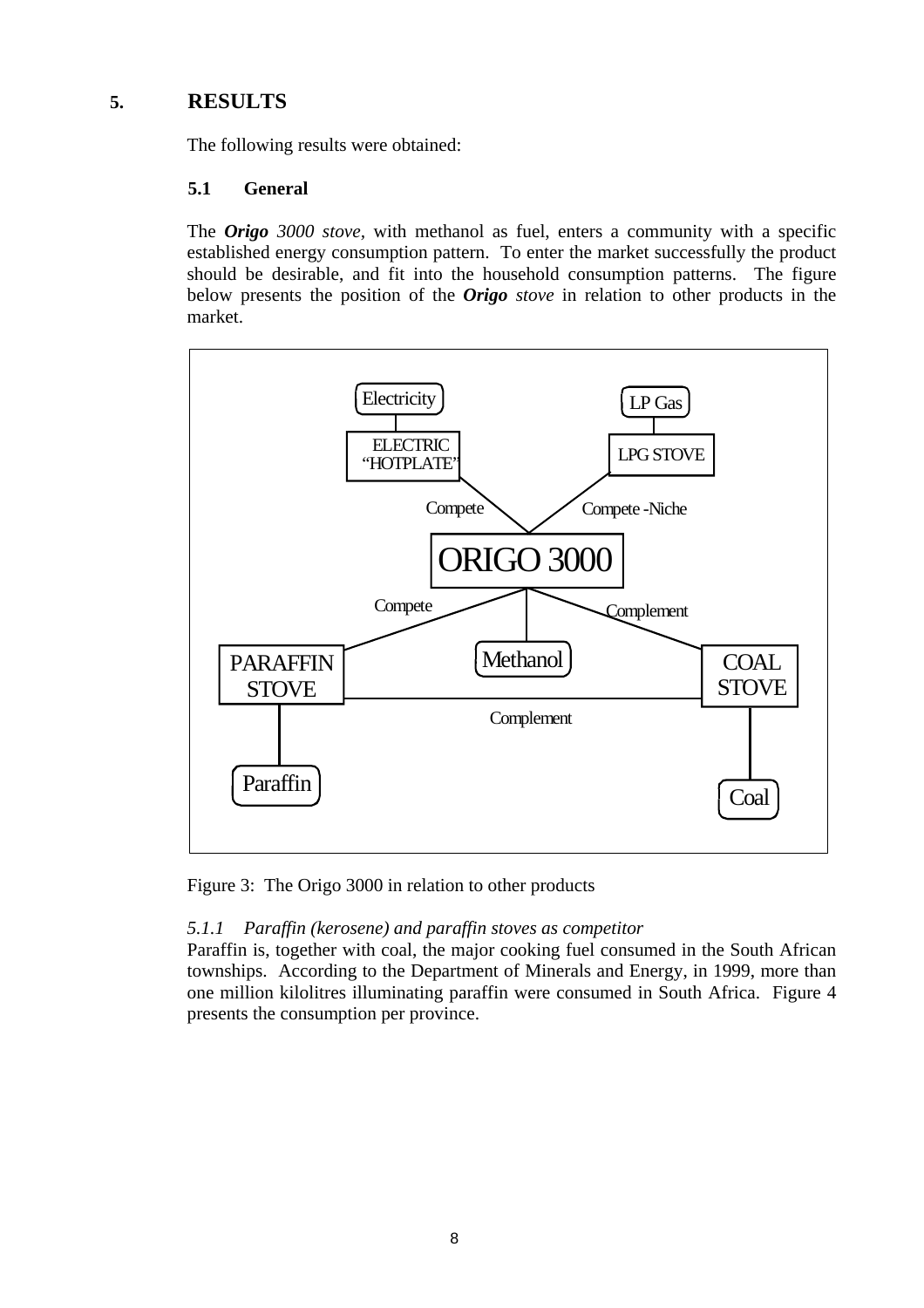

Figure 4: Paraffin consumption per province

Paraffin, however, does have serious negative impacts:

a) Paraffin stoves are a serious fire hazard; Shacks regularly burn down when stoves fall over. Overfilling may lead to explosions. It was found in Duncan Village, East London, that over the past decade, 359 residential fires (mostly paraffin-driven) had destroyed 2 300 houses, that is 1 fire every 10 days, or 1 home destroyed per day. People say: "We live in fire".

- b) It is smelly and dirty; You have to open doors or windows for ventilation and this in turn makes the house very cold in the winter. You can taste the paraffin in the food and water prepared on a paraffin stove. The sooth makes the pots black on the outside.
- c) It has negative health impacts. People complain of runny noses, headaches and eye irritation caused by paraffin fumes;

Even where communities are electrified, paraffin (and coal where available) are still preferred for various economic, cultural and social reasons. Paraffin and fire have a profound impact on community relations and politics; on household formation and fission; on people's ideas of personhood, power and identity; on the social order based on gender inequality, mass poverty and dependency, and so on.

In spite of all these negative aspects, paraffin remains the fuel of preference of more than 90% of households in Duncan Village. Households with secure incomes constantly back-switch to paraffin, and electricity on its own does not stop residential fires. The main reason for this seems to be that paraffin (like coal), in spite **of** it's negative health impacts, and it being dirty **and labour** intensive, symbolises the role of women as homemakers and mothers. It encourages solidarity, sharing and mutual support. It gives the woman power; she could use it to keep men out of "women's business"; it could be manipulated to mystify household budgeting and resource allocation. Men welcome this arrangement because it relieves them of any responsibilities at home, and keeps the women at home.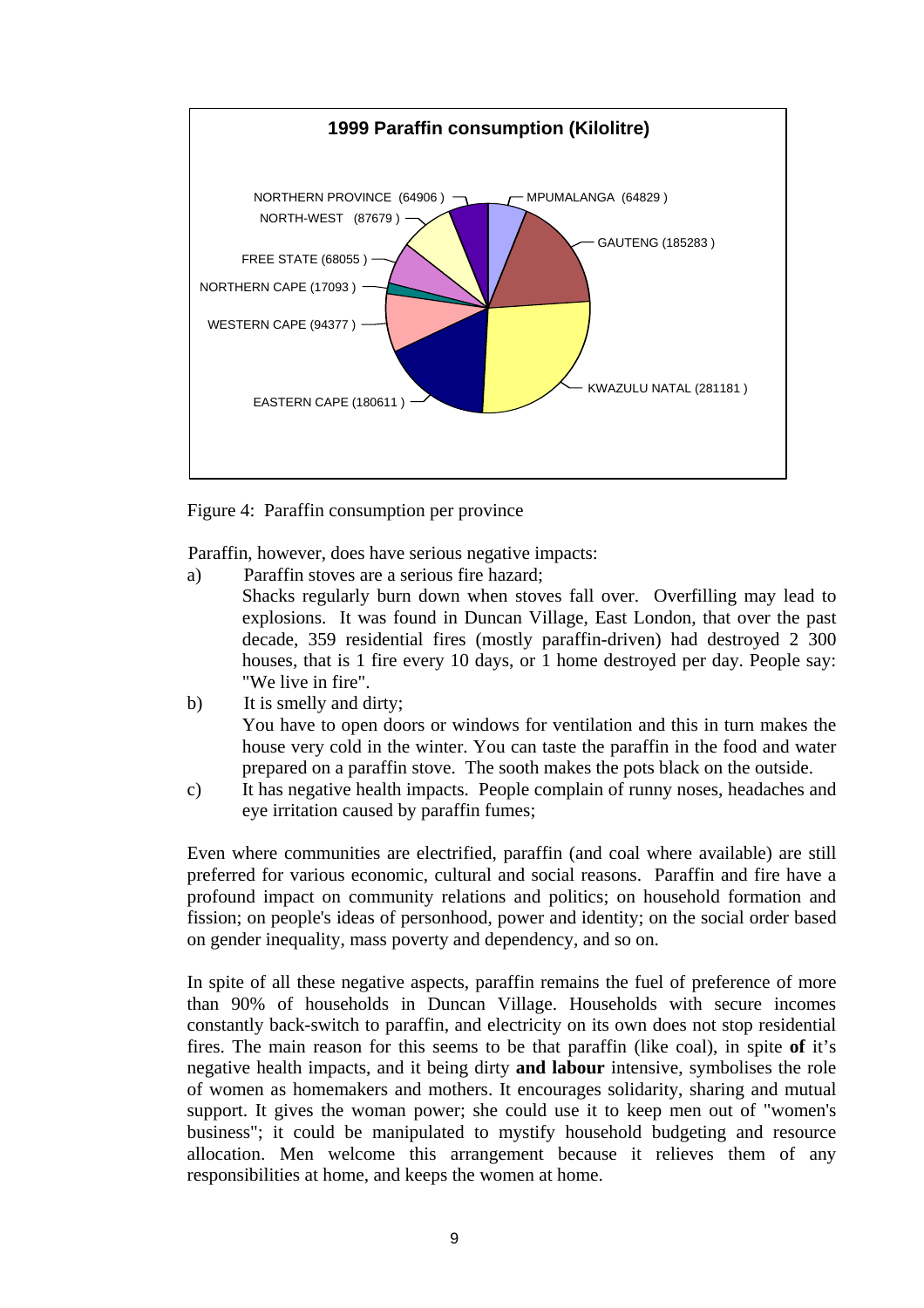White et al (1997:413) discusses more reasons why paraffin stays popular:

- d) Electricity is expensive;
- e) Electricity supply is unreliable because of power failures and disconnections;
- f) Electric consumption is hard to monitor and control and people do not understand how electricity consumption is monitored and charged for;
- g) Electrical appliances are not multifunctional and expensive to buy and repair;
- h) Paraffin and coal have personal and cultural associations *(*as explained above*)*; Respondents highlighted other advantages such as:
- i) It is fast (compared to electricity) and coal stoves. It is ready immediately to cook or heat water;
- j) You can control the size of the flame, and
- k) You can borrow paraffin from neighbours when you do not have sufficient funds to buy it.

The NOVA database shows that approx. 20 litres of paraffin per month are still consumed by households in an electrified area.

*5.1.2 Other Users* 

Apart from the mothers and older girls that are responsible for cooking and buying fuel, some males are also using paraffin. Due to the nature of employment in the region, there is a significant number of single male households or tenants. They are either working or seeking work, and usually return late in the afternoon to their homes. Paraffin is in these circumstances a very convenient and fast fuel.

#### **5.2 End user reaction to the** *Origo 3000 stove*

Households responded as follows:

#### *5.2.1 Physical* characteristics

The first reaction from families was that they thought it was an electric or LP Gas stove. They are impressed with the appearance and stainless steel finishing of the stove. Visitors to the ten families were so impressed that they came to the Sizanani centre to enquire about the stoves and to become part of the research.

All participating households were satisfied with the size of the stoves. Pots fit properly on the stove. The stove can be conveniently placed on a table and stored after use.

The stove is much more stable with a broad base and a lower centre of gravity than paraffin stoves.

The knobs of one stove were exposed to the heat from the burners and became brittle. Upon further investigation it was found that the table where the stove was used was not level (the floor of the shack is not level). The stove operated at an angle of  $\beta$  5° for extended periods of time.

Knobs became hot during continuous usage. Some respondents burned their fingers and others were concerned that the hot knobs may burn children's fingers.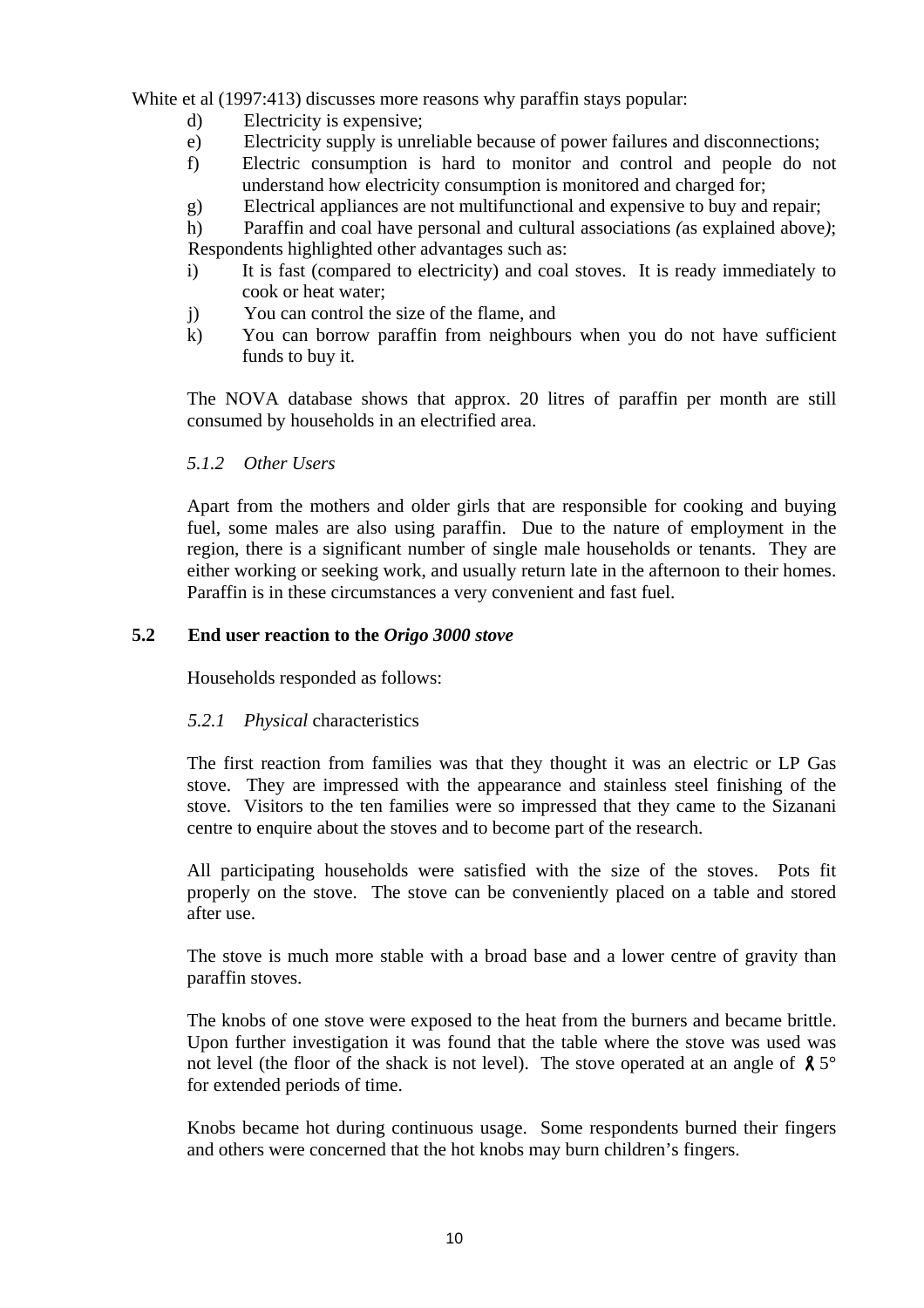#### *Discussion:*

- Households regard the *Origo 3000 stove* as a durable product. Modifications to the stove to reduce the cost should not be at the expense of quality. Paraffin stoves sell at between R20 (single plate) and R45 (double plate) but last only approximately six months. Households should therefore get at least five years service from a stove if it costs approx. R400.
- Continuous utilisation at an angle, combined with a draft, may damage the stove or parts thereof.
- Safety instructions should include a note on levelling the stove.
- The knobs should be adapted.

## *5.2.2 Functional characteristics*

## a. Usage

Some households use a 20 litre boiler to prepare hot water for washing. The grid of the *Origo 3000 stove* is not able to hold the boiler. The diameters of the boilers vary between 250 mm and 300 mm. 20l pots with a diameter of 450 mm are used on special occasions.

#### b. Durability

The durability of the absorbent material in the containers was questioned. Respondents were also not sure how long the stove will last, especially smaller parts such as the knobs.

#### c. Safety

The safety of the stove was highly desirable. Households immediately recognised the safety advantages of the stove:

- It is much more stable than paraffin stoves.
- It cannot spill fuel when filled correctly.
- Water will extinguish flames.

## d. Filling

Households did not experience any problem with the filling procedure of the tanks, except that it is not convenient to them. Fuel easily spills on their hands and this is perceived as hazardous. To ensure the correct amount of fuel, households poured the fuel into a 500ml container which is then used to fill the tanks. The use of the 500ml container decreased the risk of overfilling but this is an item that requires further attention.

#### e. Heating power

l

Households were impressed by the heating power. The *Origo 3000 stove* performed much better than paraffin stoves. One family prepared "mahlamhodi / binnegoed"<sup>1</sup> on the *Origo 3000 stove* and on a paraffin stove. The meal on the *Origo 3000 stove* were ready by 16:00 but the paraffin stove took another two hours before the meal was ready. (Total cooking time of the meal on the *Origo 2000 stove* was three hours.)

<sup>&</sup>lt;sup>1</sup>The intestines of an animal that requires a long cooking period.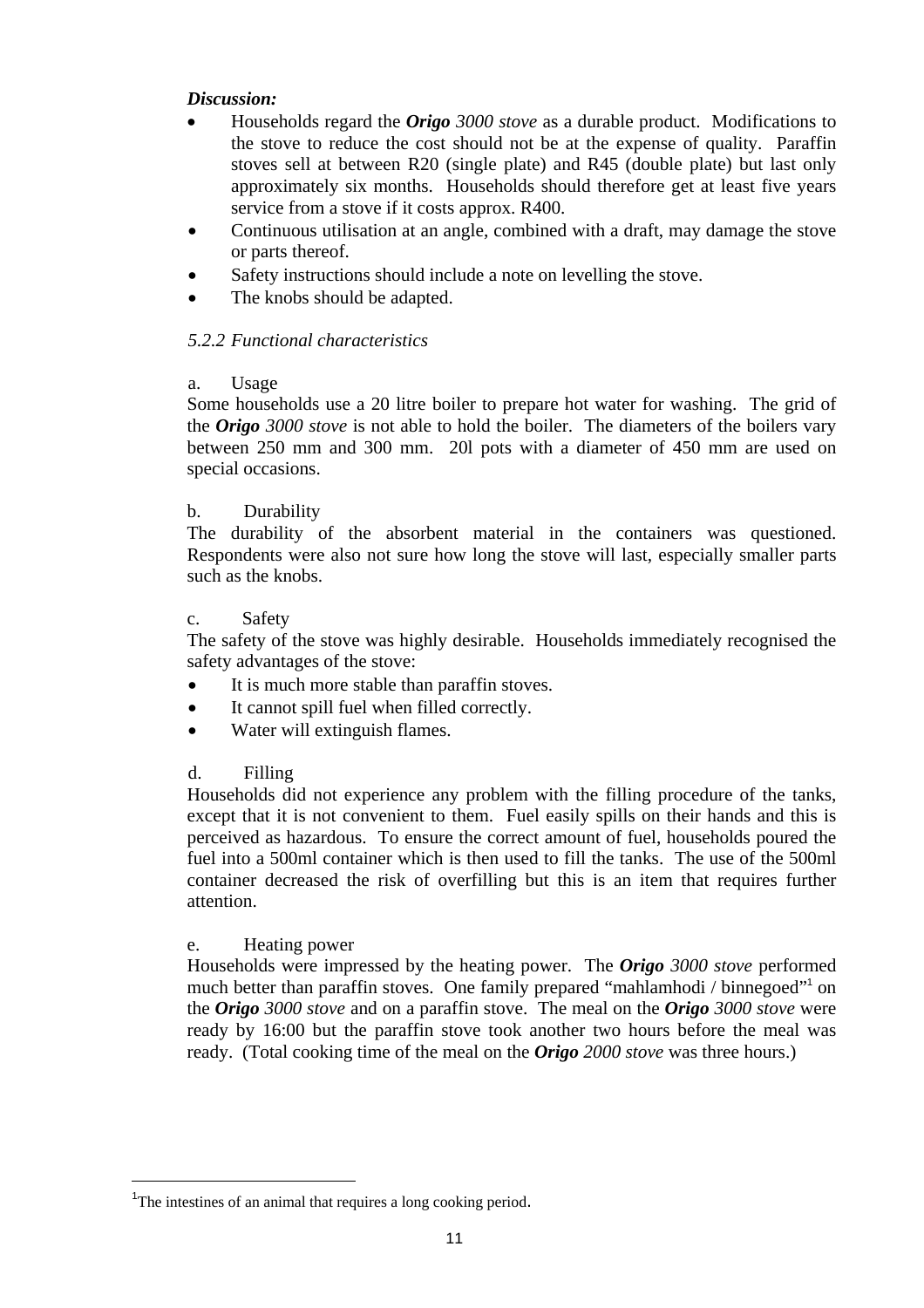## f. Operating time

Operating time is similar to that of paraffin stove  $(1,2)$ <sub> $\rightarrow$ </sub> / 4h). Families are used to consume between one and two litres of paraffin per day. Some families complained that they encountered problems when the fuel is depleted before the food is done. (Paraffin stoves can be refilled while cooking.)

#### g. Fuel economy

Most of the respondents used slightly more fuel in the *Origo 3000 stove* than in paraffin stoves, even though cooking time was faster. However, some respondents found better (than paraffin) results when cooking at low settings. One respondent set the knob on "1" for cooking. "This stove does not waste fuel" was her response.

#### h. Lighting procedure

Families complained the most about the lighting procedure. Because the burners are deep, ordinary matches are too short to light the stoves and respondents burned their fingers. Respondents used papers to light the stove, resulting in residue falling onto the absorbent material.

#### i. Burning characteristics

Respondents were very impressed by the clean burning of the stoves. It does not smell like paraffin or stain the pots. The "red" flame (when lighting) and the "blue" flame have positive connotations compared to a "green" flame associated with carbon monoxide. At first some families encountered problems when switching of the stoves. After prolonged use, the flame kept burning after the stove was switched of. The soon learned to open it again and then close it fast.

#### j. Cost

When asked about the cost of a similar stove, respondents expressed their willingness to pay between R150 and R200 for the stove. In the group discussions respondents were prepared to buy the stove for R200 to R300 if the fuel is affordable. They expect the stove to last for two to three years.

When a price of between R300 and R400 was mentioned, all but two respondents were still willing to buy the stoves. These respondents said that, because they are unemployed, they will not be able to afford it, even though they would like to buy it.

Respondents proposed a financing scheme to enable people to buy a stove.

#### *Discussion:*

- Safety is the most desirable aspect of the *Origo 3000 stove*.
- The method of filling can be improved but the price of the stove should not be increased by the improvements. It cannot be guaranteed that, during mass marketing, all households will continue using the proper filling method.
- Slightly larger tanks will increase cooking time but may also result in the storage of larger fuel containers indoors, increasing the risk to families.
- Knobs can be modified to turn more difficult at higher settings.
- A guarantee of 5 years on the *Origo 3000 stove* will provide peace of mind and reassure buyers.
- Households should be able to buy the stove with instalments.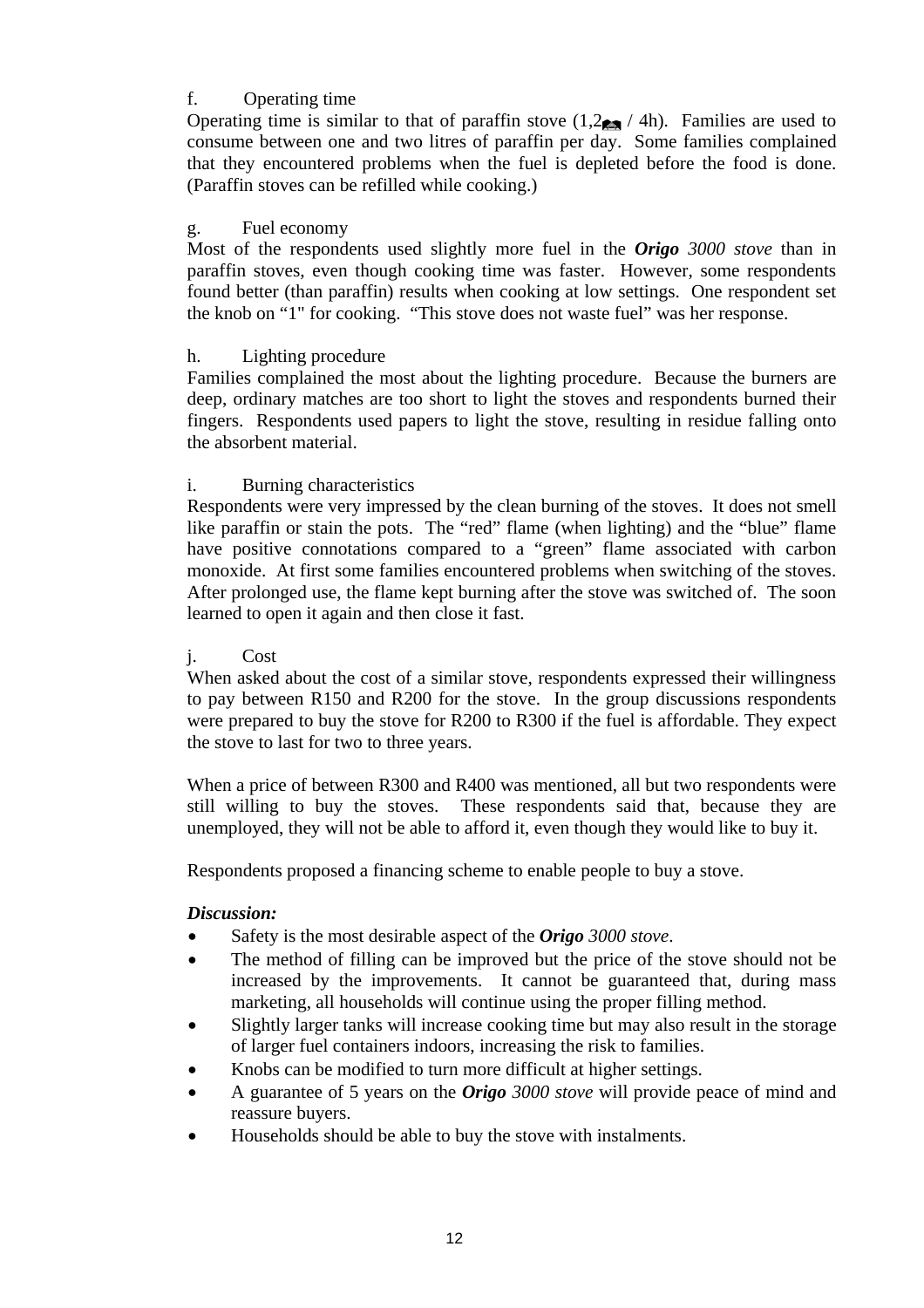#### **5.3 Modification proposals**

a. Grid

The grid should be adapted to provide extra support to carry at least 20kg.

b. Tanks

Respondents experienced that, when preparing slow and long cooking meals like "pap" (maize meal porridge) it happens that the stove runs out of fuel. They then have to wait for the stove to cool down before refilling it. Slightly larger tanks may solve the problem. The research assistants proposed that the instructions also include a note that the tank should be filled before time consuming meals are prepared.

#### c. Filling of the tanks

If possible, filling procedures should be simplified as spilling does occur during filling.

#### d. Lighting

Long matches are too expensive for poorer families. The lighting of the stove should be adapted in such a way that ordinary matches can be used. One proposal was that a wire with absorbent material in front, which can be dipped in the fuel, can be included with the stove.

#### e. Levelling

Safety instructions should include a reference that the stove should be level.

#### f. Knobs

Knobs can be modified to turn more difficult at higher settings. The knobs can be extended by approx. 5cm to prevent it becoming hot. If a slider is used, a scale should be provided

#### g. Ovens

Some households requested models with ovens. They would, however, first like to verify the size, price and quality of a model with an oven.

#### h. Safety instructions

Safety instructions should include a note of the distance between the stove and flammable material such as curtains.

## **5.4 End user perceptions of methanol fuel**

Methanol was distributed to families in five litre containers. The first batch was not marked properly and safety signs and safety instructions (in English and isiZulu) were added by NOVA. The second batch had additional markings.

Families had to hand in the empty container (to prevent the use of the container for other purposes) in order to receive a full container.

## *5.4.1 Perceptions*

Methanol was perceived to be "as dangerous" as paraffin. "We know how to handle these types of fuels" was the reaction from one household. The respondents were concerned that someone may accidentally put the fuel in a paraffin stove.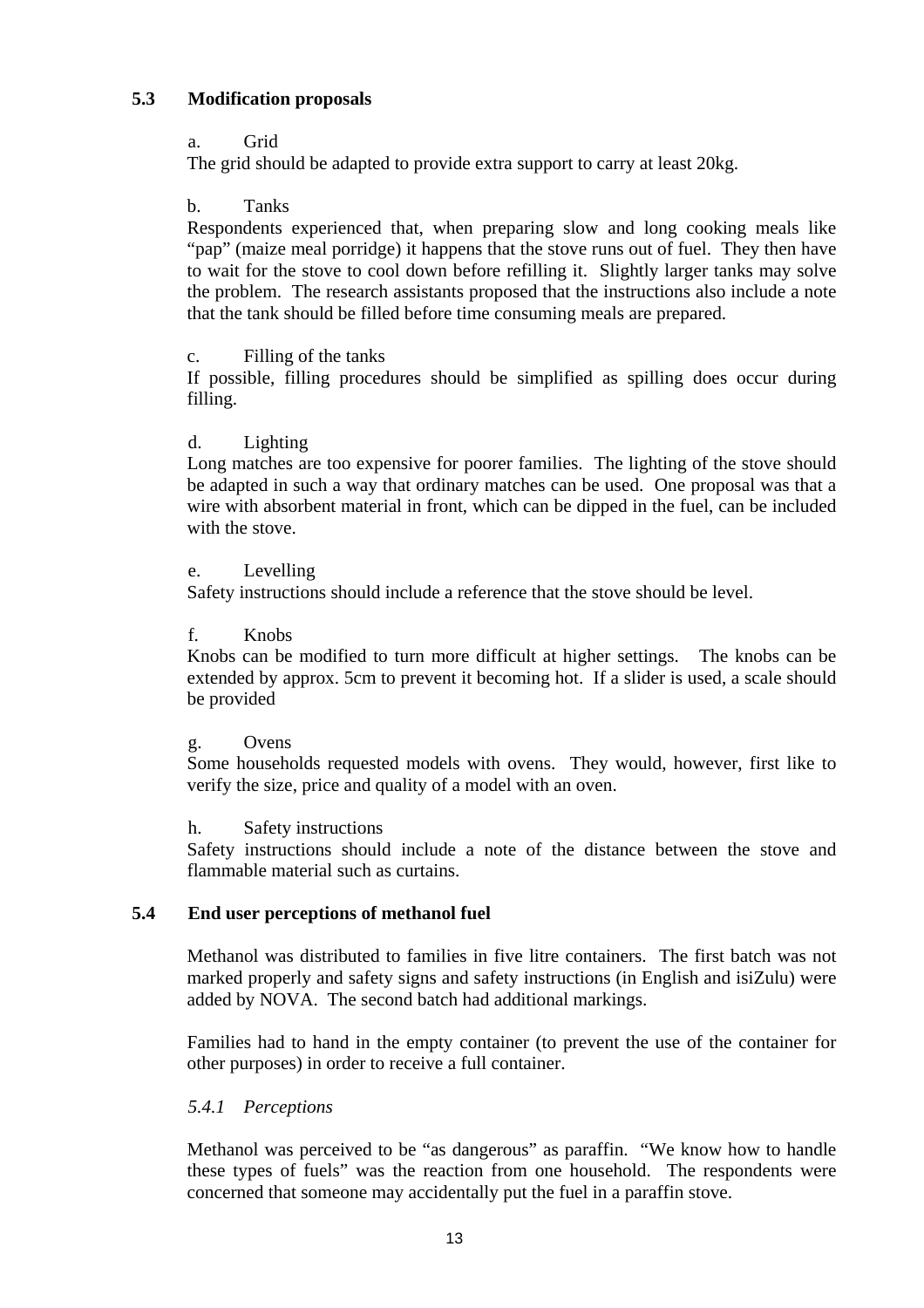## *5.4.2 Containers*

The five litre containers were very convenient for the respondents. However, they will not be able to always afford five litres of fuel at a time. Respondents proposed that semi-transparent containers should not be used as this may increase the risk of children becoming curious about the fuel.

Households prefer containers of one, two or five litres. The quantity that will be bought will depend on the available budget and storage facilities.

#### *5.4.3 Storage*

Households stored the fuel in a similar manner as paraffin, i.e. either on a high shelf or under the bed to prevent children reaching it.

#### *5.4.4 Colouring*

There was a difference in opinion amongst respondents about the colour of the fuel. Most of the respondents requested the fuel to remain the same colour "since we are used to the colour of paraffin". One proposed that it should be the same colour as petrol or blue.

#### *5.4.5 Denaturants*

Respondents did not complain about any negative effect of the denaturants (e.g. leaving a bitter taste on groceries). When asked about the smell of the fuel, one respondent said it "smells like methylated spirits". The research assistants also felt that the fuel did not smell bitter enough to prevent accidental drinking.

All respondents stated that they wash their hands with soap after handling the fuel "because we know that fuel like paraffin is poisonous and it kills and hurts".

#### *5.4.6 Concerns*

Respondents and field workers raised some concerns regarding the potential future use of methanol:

- If it is cheaper than paraffin, households may use it in paraffin stoves.
- People may try to use it as stain remover or cleaning agent.
- Suicidal people may use it to commit suicide.

#### *5.4.7 Safety markings*

Households indicated that they understand the safety markings classifying the fuel as hazardous. Fuel should, however also be marked in at least one of the local languages.

#### *Discussion*:

NOVA requested the project to be delayed until all safety regulations as specified by the SABS were addressed. Being a "new" fuel in the community the principle of due diligence should be followed when supplying communities with the fuel. This should include: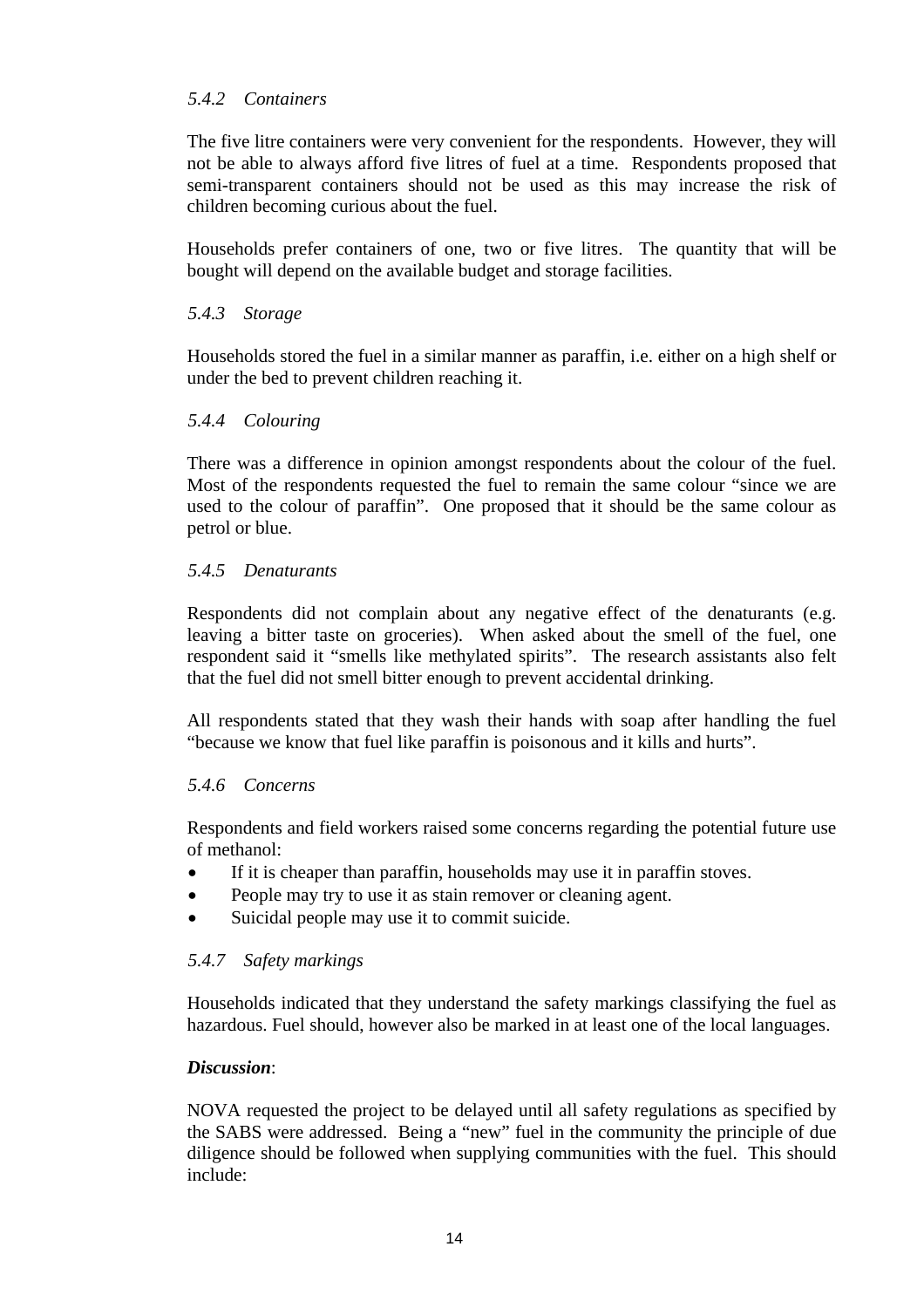- Proper marking of all containers.
- The concentration denaturant should be sufficient to mask the distinctive methanol smell.
- Safety training of retailers and residents.
- Safety inspection of retail premises.
- Laboratory testing of the use methanol in paraffin stoves.
- If distribution takes place in small containers, childproof safety caps should be used.
- There should be no association with Methylated Spirits in naming, colouring or smell.
- Additional tests should be conducted to determine the most suitable colour and correct concentration of denaturant.

## 6. **CONCLUSIONS**

The *Origo 3000 stove* was highly desirable to the members of the participating households, and to visitors to the households. It is desirable for the following reasons:

- a. It is much safer than paraffin stoves and saves time.
- b. It is faster than paraffin stoves.
- c. The fuel does not smell like paraffin (when burning).
- d. Fuel consumption is low when used responsibly.
- e. The stove is of a high quality (stainless steel) and durable compared to paraffin stoves that lasts only six months.
- f. The appearance is aesthetically pleasing.
- g. It is a double plate stove.
- h. It does nor make pots dirty.

Households are willing to buy the stove for a higher price than paraffin stove because of its safety characteristics and durability. There are, however reservations about the durability of especially the absorbent material and internal operating mechanism.

Methanol compares favourable with paraffin as a "traditional fuel" which strengthens the role of women and the interconnectivity of poor communities. Methanol can have a similar impact as paraffin and fire on community (see 5.1), and can fit into these patterns as a socially beneficial fuel (providing that the safety concerns are addressed and distribution and price is similar to paraffin).

Two critical issues came to the fore:

- i. The affordability of the stove. Although households are willing to pay a premium for safety and durability, they do have limited resources. The stove should therefore be as affordable as possible.
- j. The availability of methanol as a **safe fuel** in the community (i.e. safe retail storage and safe household storage). The flammability and toxicity of the fuel may pose problems during large scale distribution.